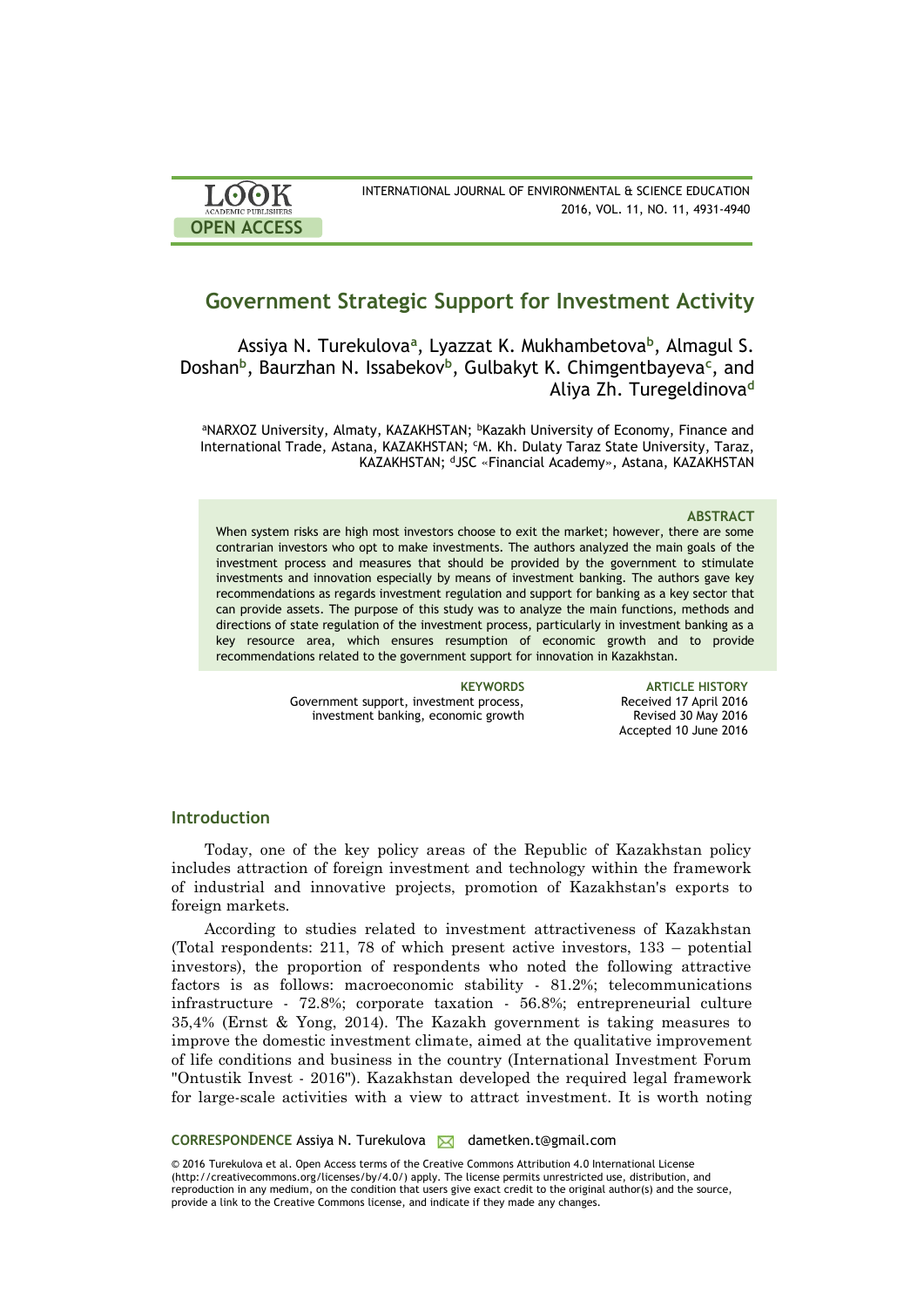that in the ranking of Doing Business (2016) Kazakhstan ranked No.41 among 189 countries, being ahead of Belgium, Italy, Turkey and Luxembourg, which is the best indicator for the country over the entire period.

As part of further implementation of the Nation's Plan "100 concrete steps" aimed at implementation of five institutional reforms, based on OECD standards, Kazakhstan scheduled deep reform of the entire state system, with a special emphasis on creating better conditions for investment activity in the country. The priority sectors of Kazakhstan's economy in terms of investment attractiveness include non-oil and gas export-oriented and high-tech industries, infrastructure development, and the development of alternative and "green" energy technologies (OECD, 2009, 2011).

Investment resources concentrate mainly in large metropolitan areas and regions rich in natural resources. Other regions and the larger part of the country do not have the possibility to use the investment potential. Therefore, solution of problems related to regional economic growth in the long term requires a comprehensive approach to investment activity. Problems related to attraction and development of investment strategies is of paramount importance.

Moreover, a key task of economic policy in the new environment of low prices for the main export commodities is to strengthen the role of market mechanisms and the private sector in the economy, along with transition from a factor-based economy to the investment-based economy providing competition (Government meeting, 2015)).

# *Background Paper*

According to neo-classical investment model, investment should be a function of the expected future interest rates, prices and taxes (Clark, 1979). Moreover, the increase in government stake, especially provided its debt financing, causes withdrawal of private investment. P.H. Mo (2008) finds that larger government stake reduces productivity growth and, in turn, decreases private investment, which further reduces economic growth. A. Cooray (2008) states that increase in the government stake can impede growth due to the negative impact of taxes on incentives, increased rent seeking and withdrawal of private investment.

Foreign direct investments were the main subject of many researchers. Macroeconomic stability (growth, inflation, exchange rate) and transparency of legal regulations play the main role in attracting foreign investments (Lucas, 1993; Lankes & Venables, 1996; Jun & Singh, 1996; Meyer, 1998; Holland & Pain, 1998; Alan & Estrin, 2000; Resmini, 2000; Demekas et al., 2007; Shahbaz, Nasreen & Afza, 2011).

As regards FDI, P. Pazienza (2014, 2015) outlined three main discussion points: 1) environmental effects of foreign direct investments flows; 2) competition of foreign direct investments and its impact on environmental standards; 3) cross-border environmental performance

In terms of investment policy disclosure, A. Dixon & A. Monk (2012) argued that foreign investors might face difficulties in explaining performance results and investment strategies to their constituencies, particularly when the constituencies viewed fund performance with a short-term orientation. Actually,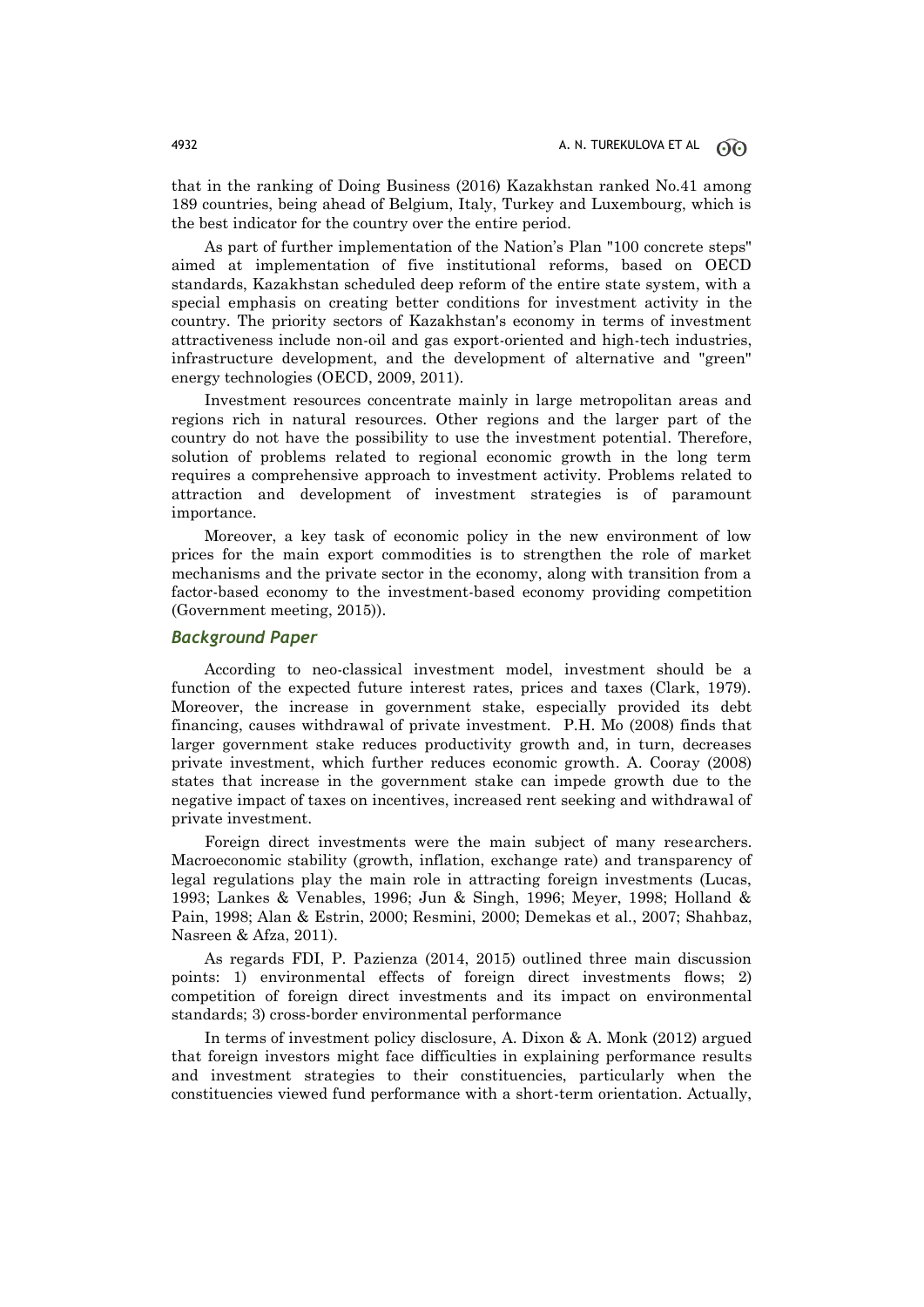#### 60 INTERNATIONAL JOURNAL OF ENVIRONMENTAL & SCIENCE EDUCATION 4933

they emphasize the fact that although investment policy disclosure had benefits it could increase risk level.

W.K. Wang (2005) studying government investment in real estate elaborated a decision support system that converted numerical data into the information that could be used to evaluate possible real estate investments. He used the Chinese case to obtain strategies aimed at the improvement of real estate investment.

M. Firth et. al. (2012) investigated the relationship between the internally generated cash flows and fixed asset investments of Chinese firms and found that it was U-shaped. The authors found that government-controlled listed firms had greater investment – cash flow sensitivities carried out by the privately controlled listed companies, especially on the left-hand side of the U-shaped curve where cash flow was negative. The difference in sensitivities appeared only among firms that possessed few profitable investment opportunities. They attributed this finding to the government having multiple socio-economic objectives, which lead to increased capital expenditures by the controlled firms when internal funds were abundant and when internal funds were negative. There was no evidence that financial and soft budget constraints explained the differences between the investment – cash flow sensitivities of governmentcontrolled and privately controlled listed firms.

N.P. Uttama (2014) presented a preliminary result of the first phase of a research project that explored the emergence of domestic and foreign investment in the Northern border area of Thailand. He examined the structure of investment promotion policies in this potential border area and found that economic and investment promotion policies should have been initiated from the onset of the border area context in order to trigger actual border circumstances. In addition, he noticed that comprehensive and integrated economic promotion policies with regional and national policies could be provided in the best available manner.

G. Sarafopoulos & P.G. Ioanidis (2014) investigating local governments and investment strategies examined the strategies of cooperation and conflict adopted by two dominant local agents aimed at maximizing their payoffs. They were based on the game theory and concluded that local government had significant power in the field of local entrepreneurship while local firms were interested in new investment in the region.

I. Ropke (2016) studied the development of ecological macroeconomics. He considered investments in sustainability provision systems and demonstrated complexities of implementing such transformations during the economic crisis.

# *Research purpose*

The purpose of this study was to analyze the main functions, methods and directions of state regulation of the investment process, particularly in investment banking as a key resource area, which ensures resumption of economic growth and to provide recommendations related to the government support for innovation in Kazakhstan.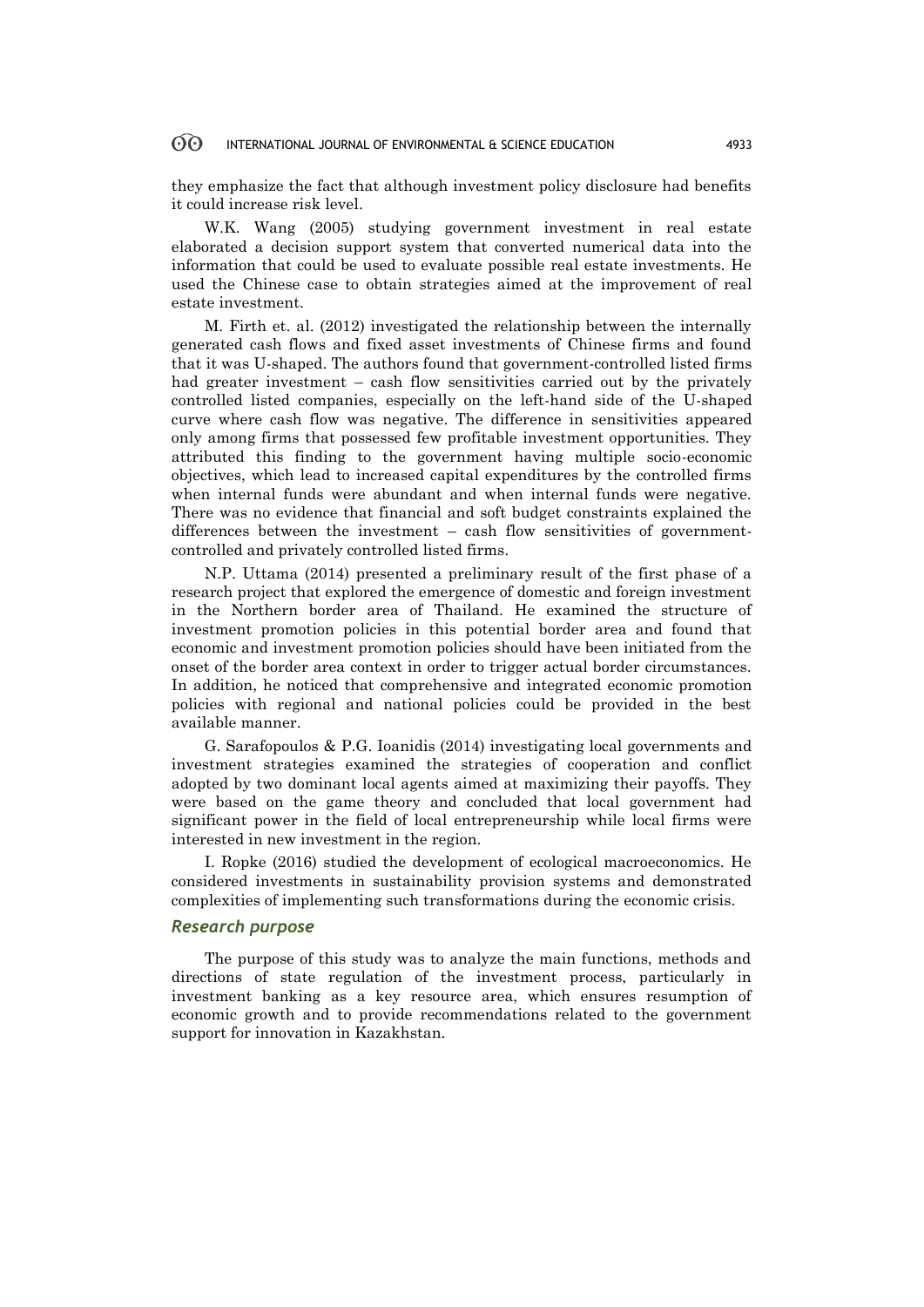### *Research questions*

The overarching research question of this study was to analyze and to provide recommendations regarding government support for innovation in Kazakhstan.

# **Methods**

This study was based on various approaches and methods. The obtained information was generalized, analyzed and scientifically integrated. The authors used analysis and synthesis. Research analysis gave the possibility to consider the main problems of government support for investment process and to provide relevant recommendations.

### **Data, Analysis, and Results**

In order to ensure the conditions for competitiveness of Kazakhstan's investment climate, legislation in the field of investment activities was harmonized with the standards of the Organization for Economic Cooperation and Development (OECD). Currently, Kazakhstan is concluding agreements with foreign states on promotion and mutual protection of investments and avoidance of double taxation.

Public-private partnerships, being widely used in the world, became one of the possible and effective mechanisms used to attract private investment in the implementation of socially important projects, and a tool used to reduce state budget costs.

Kazakhstan's GDP growth in 2015 made 1.2% inflation - 13.6%, in 2014 - 4.3% inflation - 7.4%, respectively (Government meeting, 2015)).

Analysts believe that the growth of Kazakhstan's economy in 2016 will amount to 0,9-2% with an inflation rate of 10-14% (Interfax-Kazakhstan Information Agency, 2016). In 2016, ING Bank projected GDP growth in Kazakhstan at a rate of 1.9%, analysts of the European Bank for Reconstruction and Development predicted growth at a rate of 1.5%. (Business Information Centre "Capital", 2016); the World Bank estimated growth at a rate of 1.1% in 2016 and the inflation rate may reach 8% (National Bank of Kazakhstan, 2016).

One of the key reasons for the economic downturn is fear of investors against the background of the Russian-Ukrainian crisis: oil price downturn and the devaluation of the ruble contributed to the influx of cheap imports from Russia, which in turn put pressure on the domestic industry and led to a reduction in exports. Among the inflationary risks, one could note a significant share of imports in consumption during the transition to inflation targeting regime. However, transition to a flexible exchange rate regime, accession to WTO, implementation of structural reforms, fiscal stimuli can provide support for investment. It should be noted that transition to a free-floating exchange rate reduced the risks of financial stability and reserves for 2015 declined by only 0.8 billion USD, which makes 3% (Figure 1).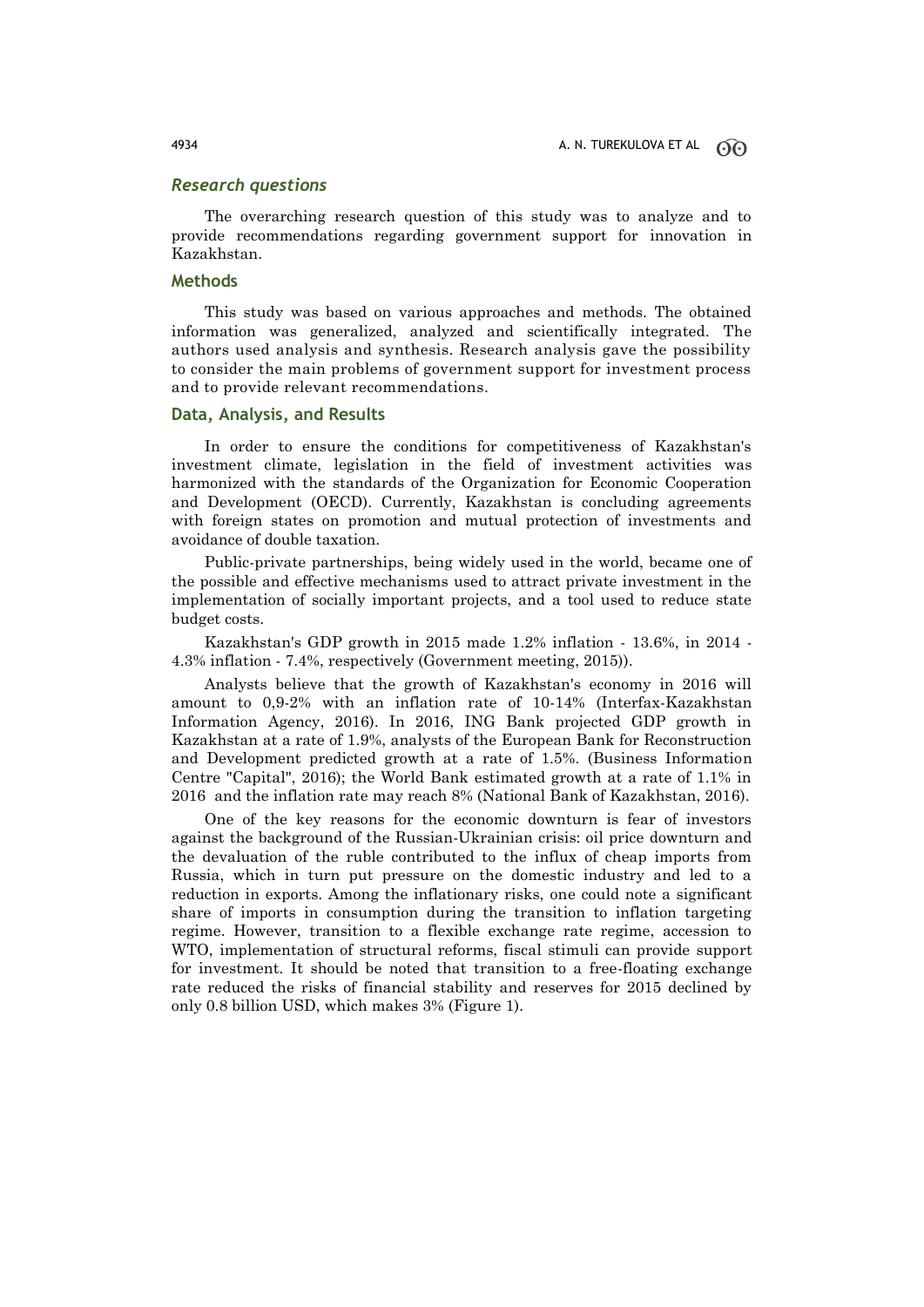

GDP growth slowdown can also be explained by the decline in oil production op to 80.8 million tons, keeping in mind the planned amount of 81.8 million tons (by 1.2%); coal and lignite production - by 1.9%, non-ferrous metals - by 5.7%; slowdown in household demand; slowdown in external demand, which resulted in the reduction of exports by 6.2%.

At the same time against the backdrop of worse external conditions, the country's economic growth is provided by maintaining domestic demand and investment activity, by increase in agriculture, construction industry and in a number of other industries.

Domestic demand growth is provided through high growth in the services sector, the largest increase is currently observed in trade (8.1%), communications (8.5%), transport and storage (7.2%).

Dynamics of investment in fixed assets in 2014 was characterized by a slight increase. The growth amounted to 4.2% against 6.9% in 2013. The main reason is decline in investment in the manufacturing industry, which also determines slowdown in output growth as regards processing industries. Investment activity is mainly provided by the companies' own funds, their general share made 56.8%.

One should note significant increase in housing investment. The volume of investments increased by 18.0% compared with 2013 and amounted to 613.5 billion tenge. The total area of commissioned residential buildings made 7,516,500 square meters, which is 9.8% higher than during the same period of 2013. Due to the growth of investment in construction, the volume of assembly works increased by 11.4% and amounted to 3.3785 trillion tenge.

In January-June 2015, investment in fixed assets amounted to 2.6875 trillion tenge, which was 4.4% higher than during the relevant period in 2014 (Government meeting, 2015)).

Economic slowdown in conjunction with deferred investments and expansion of businesses on the one hand, and the small amount of available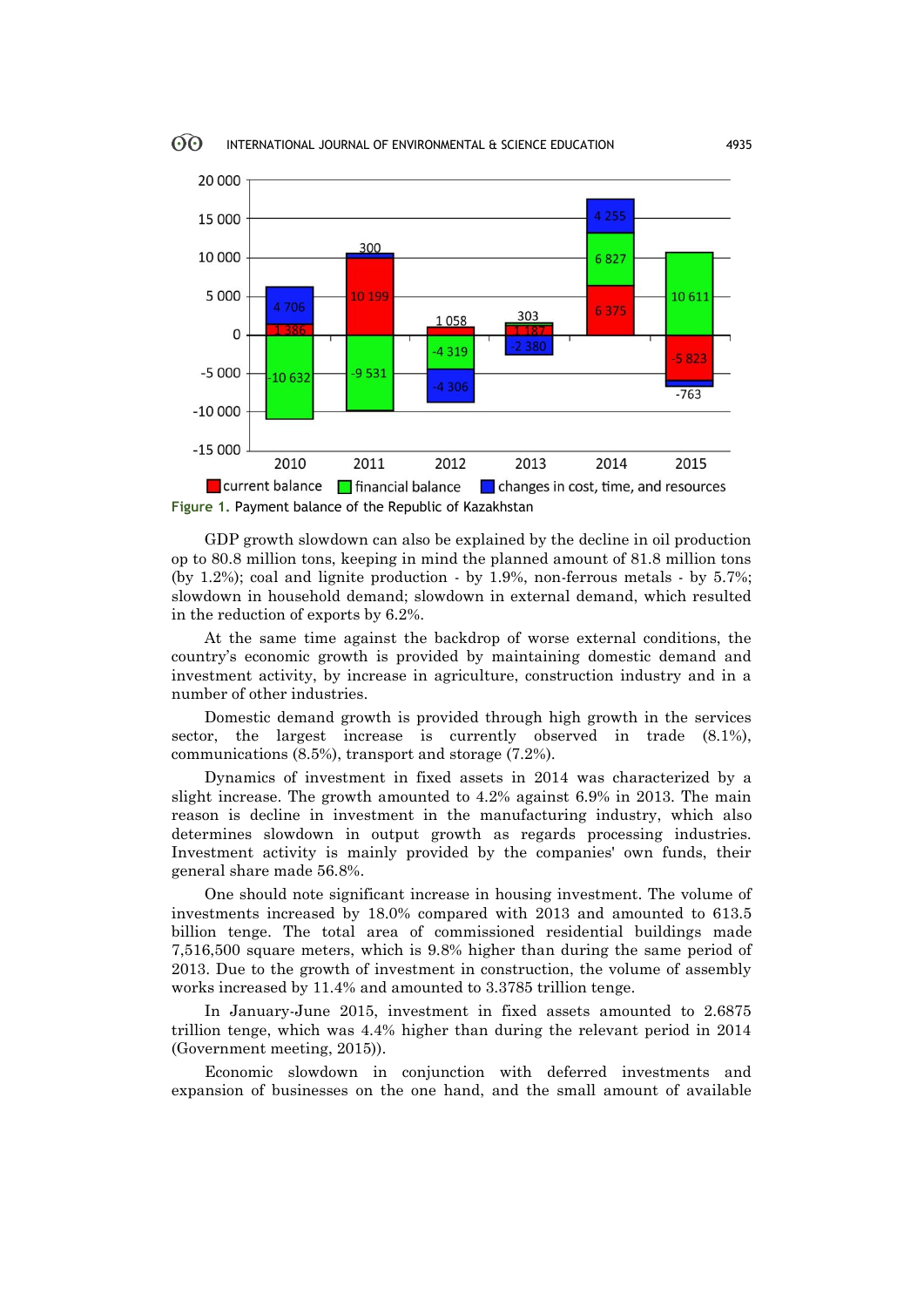capital and lack of funding in tenge on the other, would restrict business growth of the Kazakh banks in 2016.

Experts expect asset quality reduction in the Kazakh banking sector, with an increase in the share of problem loans (overdue by more than 90 days) from 8.3% to 11-13% by the end of 2016 (National Bank of Kazakhstan, 2016). Funding costs will increase from 2.1% in 2015 to 3.0-3.5% of the loan portfolio in 2016. The increase in reserve costs, along with low profits amid adverse economic conditions could lead to a decrease in the capacity of the Kazakh banks to generate capital from domestic sources and will increase the need for further equity injections from shareholders. However, one should note limited willingness and ability of shareholders to increase the capital of banks.

According to analysts, in 2016 the pressure on funding and liquidity indicators of the Kazakh banking system will continue.

The corporate sector might focus on lending under government support programs, which implies less risk compared to traditional costs in the corporate segment, as the debt burden for borrowers is significantly lower due to low interest rates, subsidized by the state.

Demand for corporate loans will be provided by small and medium enterprises in a number of sectors, such as trade, infrastructure construction, agriculture and consumer goods. This is determined by the fact that large companies with significant cash reserves, especially those working in primary industries, can attract investment in the world financial markets; therefore they have limited need for financing on the part of the Kazakh banks.

GDP growth slowdown and devaluation of tenge will inevitably lead to a certain decline in borrowers' status. Historically high concentration on individual sectors and borrowers is another factor leading to the increase in credit risk in the banking sector of Kazakhstan. Analysts expect growth in the share of problem loans from 8.3% as of March 1, 2016 to 11-13% by the end of the year.

It should be noted that rapid growth of the loan portfolio, which is not accompanied by the relevant increase in the quality of underwriting and risk management systems, can cause accumulation of hidden risks.

According to the original scenario, loan losses in the Kazakh banking system that decreased to 2.1% in 2015, may increase in 2016 by approximately 3.0-3.5%. This figure will exceed losses on loans in 2010-2015 because in previous periods, Kazakh banks recognized problem loans behind time. The authors of this study believe that credit losses in Kazakhstan will be somewhat lower than the projected figures for the banking systems of Russia and Azerbaijan, but higher than in other comparable countries.

Limited support from shareholders and low earnings have a negative impact on capitalization of the country's banks. According to analysts, weak ability of the Kazakh banks to generate profits may further decrease due to the negative influence of two factors: net interest margin may continue to decline because of strong competition for the opportunity to provide services to creditworthy borrowers; increase in provisioning costs caused by asset quality deterioration will have a negative impact on the profit performance of banks, especially fast-growing, due to credit payment period against the backdrop of a slowdown in credit growth.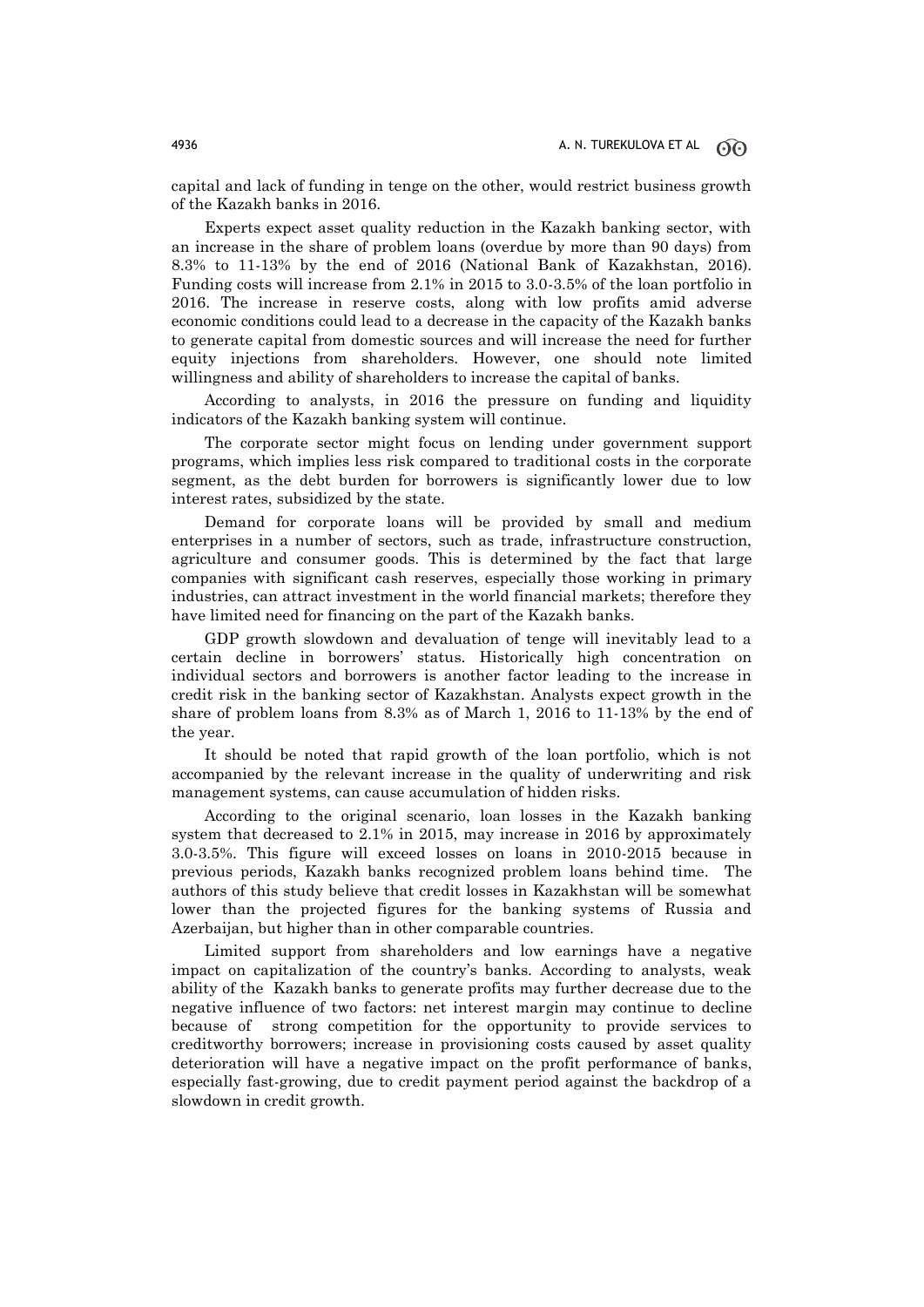#### $\odot$ INTERNATIONAL JOURNAL OF ENVIRONMENTAL & SCIENCE EDUCATION 4937

Weak ability of banks to generate capital from domestic sources, limited number of other sources of capital, along with reduction in capitalization due to KZT devaluation will determine the need for support from shareholders with a view to absorb potential growth of problem assets and provisioning costs.

Deposits remain the main source of funding for the Kazakh banks; at the same time, volatility of retail deposits is maintained due to the reduced depositors' confidence in the Kazakh economy and in the national currency. Smaller banks are especially susceptible to risks associated with the withdrawal of deposits or with any possible outflow of deposits caused by panic in the market.

### **Discussion and Conclusion**

Kazakhstan performs modernization of its economic and monetary policy in order to diversify the economy and to improve people's welfare. The Kazakh Government intends to develop export-oriented industries with high added value, with a focus on neighboring markets. Kazakhstan increases investment in infrastructure (Government report, 2016).

The state industrial diversification strategy is focused on the development of four industrial and economic clusters: complex energy-economic cluster; metallurgical and machine-building cluster; agri-food cluster; integrated chemical-economic cluster in South Kazakhstan (Kalimbetov, 2013).

The Prime Minister of Kazakhstan believes that the only way for Kazakhstan to tackle all the challenges currently faced by the global economy and Kazakhstan is to continue economic reforms. Modernization of the economic and monetary policy of Kazakhstan is carried out in parallel to active discussions within the country. In particular, the issue of a possible consolidation of expenditures and accounts between different levels of government is very relevant. Modernization should lead to effective fight against corruption as well as to the possibility of joining the program aiming at preventing and countering base erosion and profit shifting and greater use of the national currency. Ultimately, modernization should lead to diversification of the economy and increase in welfare of the Kazakh people (Government report, 2016).

Kazakhstan's accession to the WTO should become a clear signal to the international community regarding Kazakhstan's commitment to be a stable and predictable partner with the most favorable investment and business climate in the region.

Minister for Investment and Development noted that for the previous 5 years Kazakhstan invested more than US \$ 5 billion in infrastructure. Over the next 3 years, Kazakhstan plans to invest over \$ 10 billion. In 2016, 120 new enterprises will create 14,000 permanent jobs. Thus, 25 projects are being implemented in special economic zones, 30 projects are implemented with participation of foreign investors (Government report, 2016).

#### **Implications and Recommendations**

Effective recovery of the Kazakh banking system remains an urgent problem along with the establishment of investment banking. In the context of transition to inflation targeting and KZT devaluation, several problems in the banking system become very relevant. In particular, these include low level of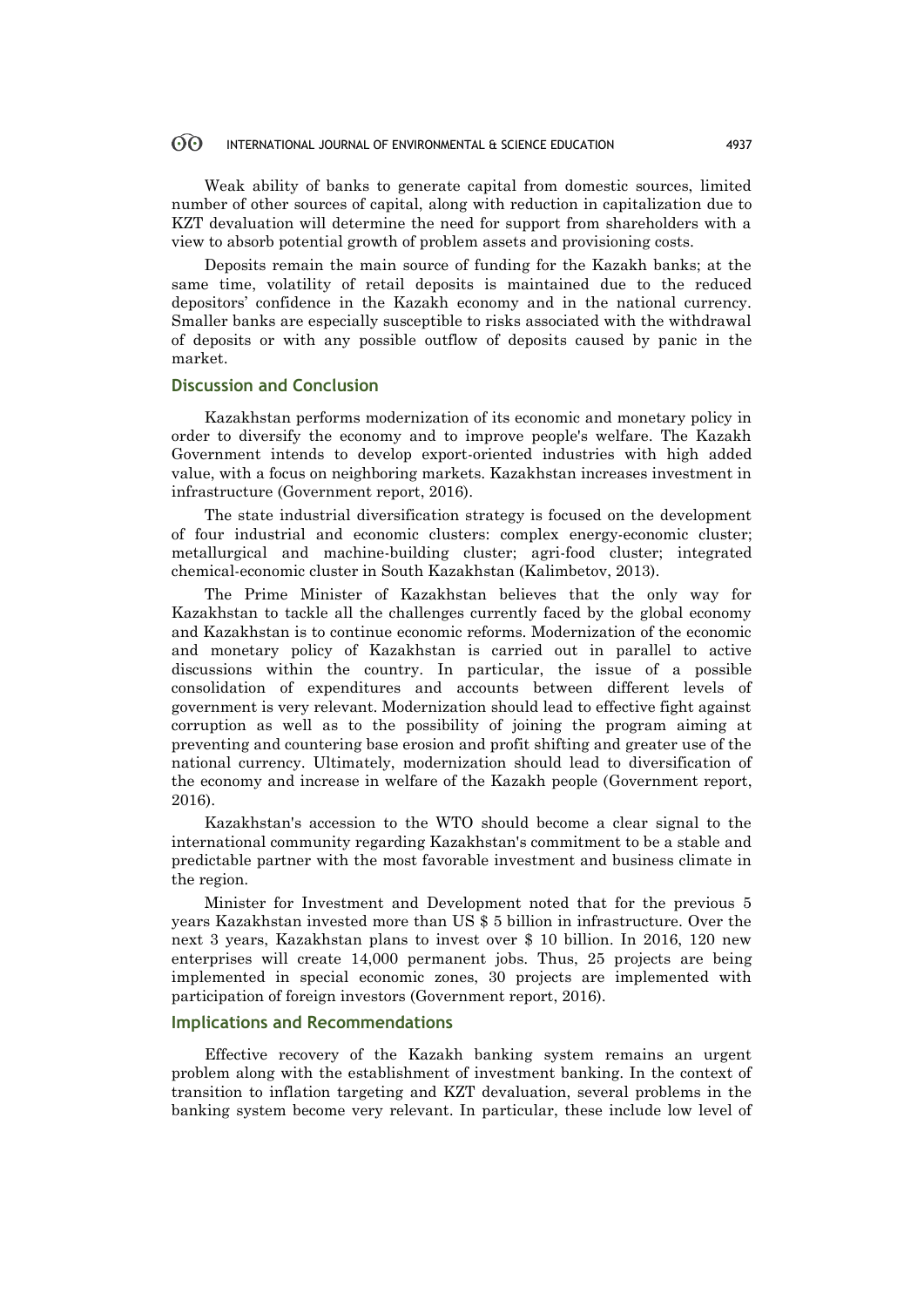bank liquidity; recapitalization on a number of banks; decline in demand for foreign currency loans; higher interest rates and shorter loan terms; the lack of funding of innovation and investment projects; banks are not active players in the global capital markets, and do not participate in international projects; almost all banks have a very low return on assets; most banks face the problem of corporate governance.

Bank investments are mainly presented by financial investments and capital investments in intangible assets. At that, most banks do not provide sufficient investment in the real sector of the economy, due to their unwillingness to provide significant and long-term loans, particularly in foreign currency, instability of enterprises, and high risk.

In order to overcome these problems, the policy of the Central Bank should be aimed at:

1. Support for the banking market development, including investment services, convergence of financial and real sectors of the economy, promotion of free flow of financial resources available to entrepreneurs, and for the banks expansion of income sources;

2. Study of investment services using the experience of individual banks and non-bank financial companies;

3. Creation of conditions for the development of investment management, which is a powerful tool for attracting resources. Features of this tool can be compared not only with brokage; they can revive the demand for other financial services;

4. Fostering and promotion of public support for the creation of investment banks and investment banking institutions;

5. Unification of investment banks in a consortium with the participation of foreign banks, recognized as professionals in the field of investment business in the international financial market.

State support is required not only to promote the development of specialized financial institutions, but also to elaborate the effective strategy of innovative development through long-term investment loans. Moreover, Kazakhstan lacks democratic institutions aimed at the protection of national and foreign investors.

Important measures also include the introduction of guarantees related to the exchange rate difference on tenge deposits in case of changes in the exchange rate above the threshold, development of cashless payments and steps aimed at reducing the proportion of problem loans.

#### **Disclosure statement**

No potential conflict of interest was reported by the authors.

### **Notes on contributors**

**Assiya N. Turekulova** is a PhD Student at Department of the State and local Management, NARXOZ University, Almaty, Kazakhstan.

**Lyazzat K. Mukhambetova** is a PhD, Associate Professor of the Management, Kazakh University of Economy, Finance and International Trade, Astana, Kazakhstan.

**Almagul S. Doshan** is a PhD, Associate Professor of the Management, Kazakh University of Economy, Finance and International Trade, Astana, Kazakhstan.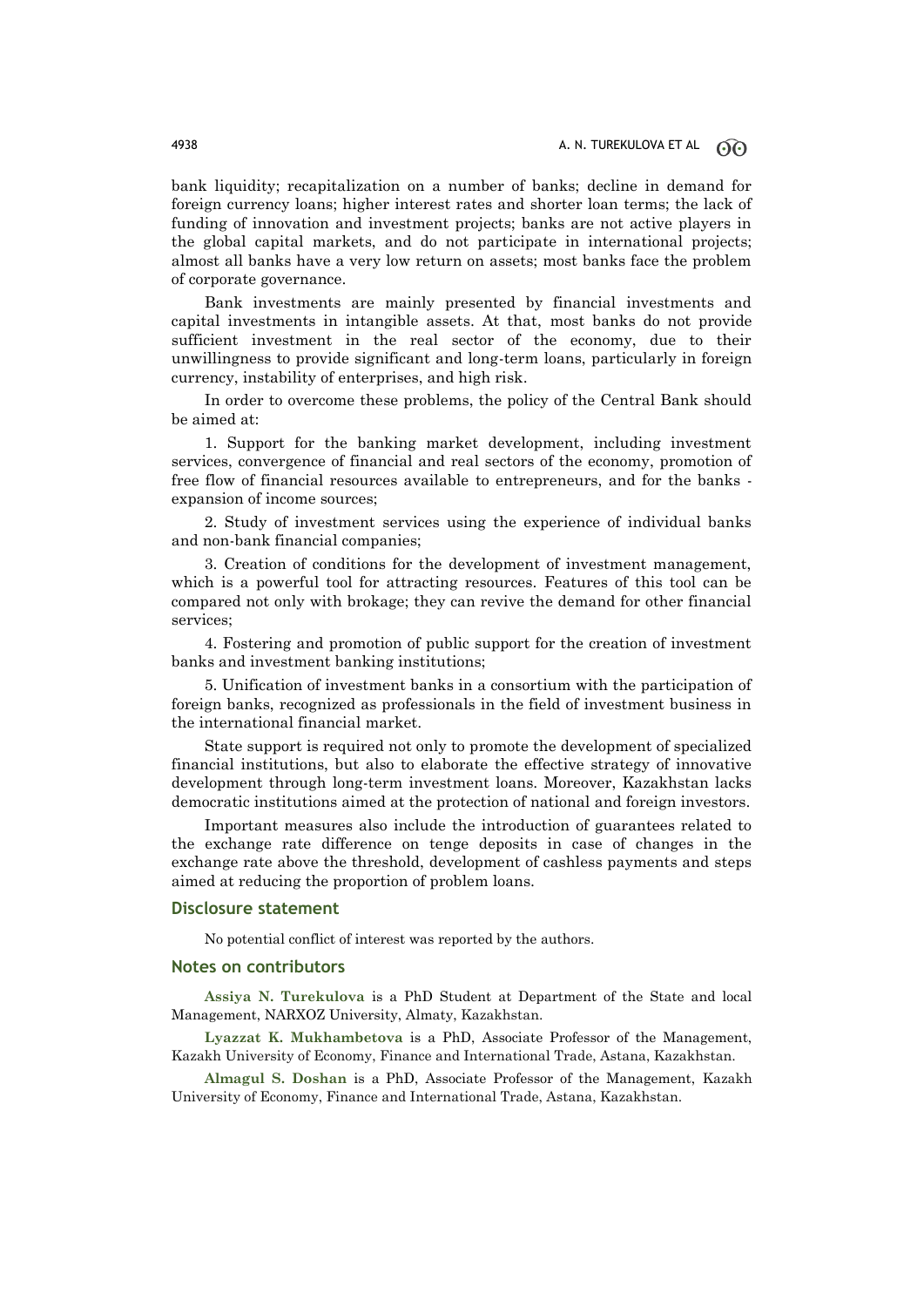#### 60 INTERNATIONAL JOURNAL OF ENVIRONMENTAL & SCIENCE EDUCATION 4939

**Baurzhan N. Issabekov** is a PhD, Associate Professor of the Management, Kazakh University of Economy, Finance and International Trade, Astana, Kazakhstan.

**Gulbakyt K. Chimgentbayeva** is a PhD, Associate Professor of the Economy, M. Kh. Dulaty Taraz State University, Taraz, Kazakhstan.

**Aliya Zh. Turegeldinova** is a PhD, Associate Professor of the Management, JSC «Financial Academy», Astana, Kazakhstan.

#### **References**

- Alan, A. & Estrin, S. (2000). The determinants of Foreign Direct Investment in Transition Economies, *William Davidson Institute. Working Paper 342*, 142-156.
- Business Information Centre "Capital" (2016). *Kazakhstan's economy in 2016: forecasts and prospects.* Direct access: https://kapital.kz/economic/47139/ekonomika-kazahstana-v-2016 godu-prognozy-i-perspektivy.html.
- Clark, P. K. (1979). Investment in the 1970s: Theory Performance and Prediction. *Brooking's Paper on Economic Activity, 1*, 73-124
- Cooray, A. (2008). Economic growth and the size and quality of the government. *Papers for 2008 AEA Annual Meeting. The American Economic Association*, 1-17.
- Demekas, D., Balazs, H., Elina, R. & Yi Wu (2007). Foreign direct investment in European transition economies - The role of policies. *Journal of Comparative Economics 35*, 369-386.
- Dixon, A. & Monk, A. (2012). Reconciling Transparency and Long-Term Investing Within Sovereign Funds. *Journal of Sustainable Finance and Investment, 2(4),* 275-286.
- Doing Business (2016). *Measuring Regulatory Quality and Efficiency*. Direct access: http://www.doingbusiness.org/~/media/GIAWB/Doing%20Business/Documents/Annual-Reports/English/DB16-Full-Report.pdf.
- Ernst & Yong (2014). *Research of investment attractiveness of the Republic of Kazakhstan*. Direct access: http://invest.gov.kz/uploads/files/2016/01/26/privlekatelnost-kazahstana-2014.pdf.
- Firth, M., Malatesta, P., Xin, Q. & Xu, L. (2012). Corporate investment, government control, and financing channels: Evidence from China's Listed Companies, *Journal of Corporate Finance, 18(3),* 433–450.
- Government meeting. (2015). Forecast of socio-economic development of the Republic of Kazakhstan for 2016-2020. *Approved at a meeting of the Government of the Republic of Kazakhstan,* 35 p.
- Government report (2016). *Kazakhstan increases infrastructure investment. International information Agency "KazInform".* Direct access: http://www.inform.kz/rus/article/2908331.
- Holland, D. & Pain, N. (1998). The Diffusion of Innovations in Central and Eastern Europe: A Study of the Determinants and Impact of FDI, *NIESR Discussion Paper, 137*, 24-34.
- Interfax-Kazakhstan Information Agency. (2016). Direct access: https://www.interfax.kz/.
- International Investment Forum "Ontustik Invest 2016". (2016). Direct access: http://ontustikinvest.kz/.
- Jun, K. W. & Singh, H., (1996). The Determinants of Foreign Direct Investment: New Empirical Evidence. *Transnational Corporations, 5*, 67-106.
- Kalimbetov, K. (2013). *Not only oil, BRICS business magazine*. Direct access:: http://bricsmagazine.com/ru/articles/ne-tolko-neft.
- Lankes, H. P. & Venables, A. J. (1996). Foreign Direct Investment in Economic Transition: The Changing Pattern of Investments. *Economics of Transition, 4*, 331-347.
- Lucas, R. (1993), On the determinants of direct foreign investment: evidence from east and southeast Asia, *World Development, 21(3)* 391-406.
- Meyer, K. (1998). *Direct Investment in Economies in Transition.* Cheltenham: Elgar. 363 p.
- Mo, P. H. (2008). The Supply-side and Demand-side Effects of Government Size and Investment. *International Journal of Economic Perspectives, 2*, 150-167.
- National Bank of Kazakhstan. (2015). *Official Internet-Resource.* Direct access: http://www.nationalbank.kz/.
- OECD (2009). Declaration on Green Growth Adopted at the Meeting of the Council at Ministerial Level on 25 June 2009.